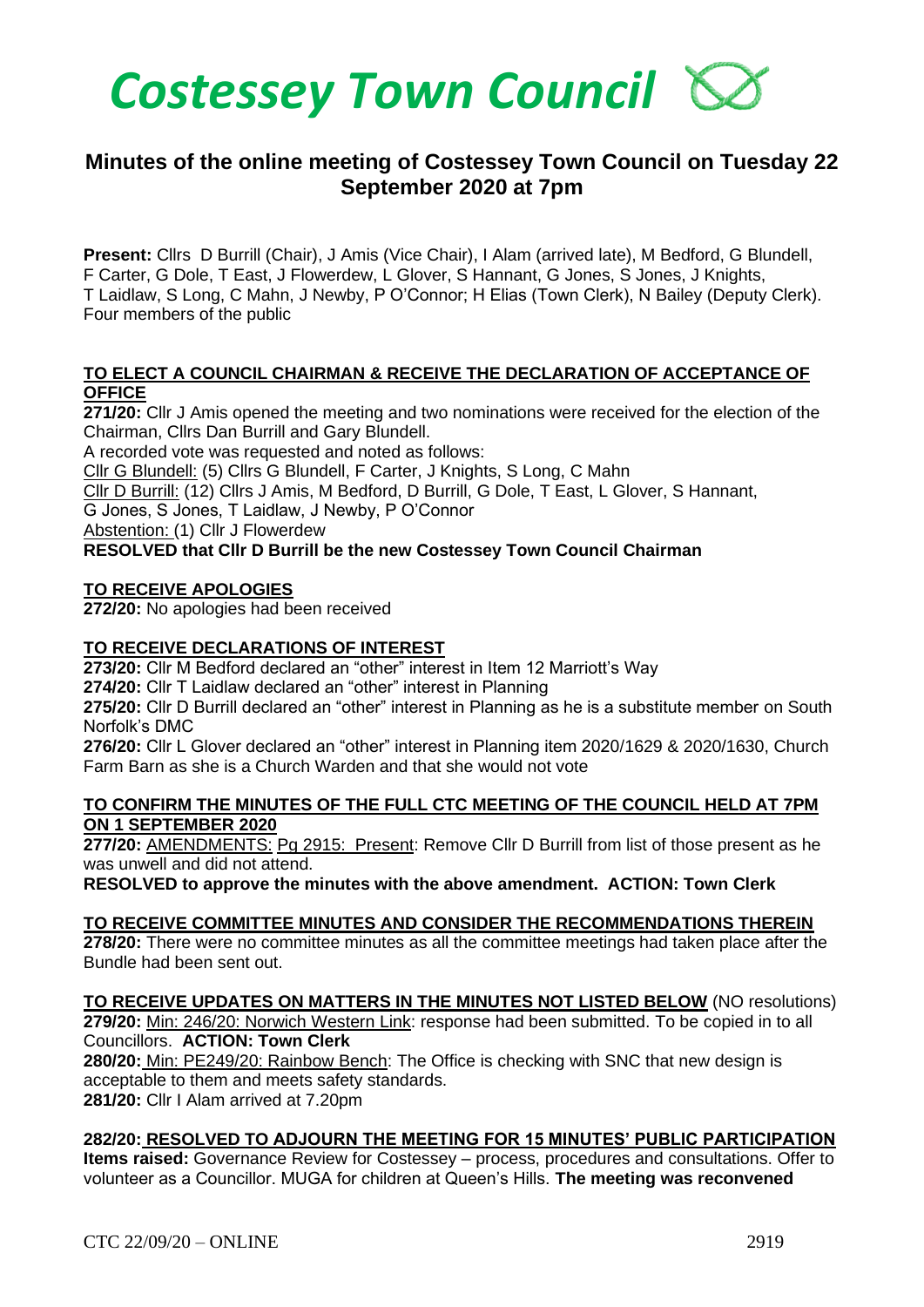# **TO MAKE RECOMMENDATIONS ON PLANNING APPLICATIONS, AND RECEIVE INFORMATION ON APPEALS & OTHER PLANNING MATTERS**

**283/20: a) Planning applications for consideration:**

i) 2020/1297: **AMENDMENT** - Mr N. Farkasch - 8 Highlow Road, NR5 0HP - Alterations to include increase in eaves height to roof – **Comment: This is a chalet bungalow and would bring the roof height up to that of the neighbouring property - APPROVE**

ii) 2020/1578: Mr D Smith - Land Off Mill Croft Close - Erection of 5no. new dwellings

**(Resubmission of 2020/1054)** – **Comment: It was noted that this had been refused at South Norfolk's DMC. Not much had changed in the new application, but an additional reason for refusal had been given weight by the DMC and there was an additional letter of objection. RECOMMEND REFUSAL on the following grounds: Millcroft Close would also be the access for any future development of the Roundwell Works as any access would have to be via Millcroft Close, because the lane to the A1074 Dereham Road would emerge too close to the junction with Longwater Lane. As such this application would compromise future development on this site of 24 units as per the GNDP "blueprint" for planning over the next 25 years;** 

**The lack of amenity to the new houses adjacent to the Roundwell industrial works was noted, as there was inadequate screening; Access: Millcroft Close is too narrow for refuse vehicles at present as there is only room for two cars to pass; Loss of on-street parking in Millcroft would cause problems with even existing levels of vehicles – more than 20 extra vehicle movements per day turning out of Millcroft Close into Dereham Road would be hazardous, especially as there had been a fatal accident in the area. Design & Layout: The proposed development is cramped with too many houses, parking spaces appear too narrow for modern vehicles; houses are small and not in keeping with the other dwellings in Millcroft Close; The layout is poor, parking is poor, passing is poor, road layout is poor; Wildlife: given the large amount of wildlife seen - in particular protected species such as bats, newts etc an EIA should be required. Tree Report: Cllrs believed that at 6.4.2 there was a typo and that piling rigs etc should NOT be used on the site. DCllr D Burrill offered to call it in to SNC DMC if the Officers were minded to approve the application.** 

iii) 2020/1629 & 2020/1630: Mr & Mrs Trivedi - Church of St Edmund, The Street - Erection of 1.8m high timber fencing (**Retrospective**): Full & Listed Building Consent – **Comment: It was noted that all Permitted Development Rights (PDR) on the Church Farm Barn site had been removed by the first application permission, so all changes would require planning permission. It appeared the fence had been placed on Church land and the Diocese had requested the applicant apply for a faculty or remove the fence. The question of ownership of various parts of land were a civil matter. The fence did not follow the line of the boundary and Council understood it was not acceptable to English Heritage / the Conservation Officer. RECOMMEND REFUSAL**

iv) 2020/1707: Mr & Dr C & J Speakman & Evans - Land South of The Croft - One and half storey detached dwelling with integral garage, utilising vehicular access. Construct new vehicular access to serve existing dwelling – **Comment: Concerns were expressed that The Croft is a very narrow, single track road without a footway and that the new site is very close to a severe bend. Therefore on safety grounds the drives of both the existing property and the new site should have very wide splays to allow maximum visibility – APPROVE providing suitably wide splays are conditioned**

**284/20: b) Information & Planning decisions received from South Norfolk & Norfolk County Councils:** (\*Information only. (No decisions needed) See separate sheet – Noted

### **TO CONSIDER FINANCE MATTERS**

**285/20:** As the monthly accounts were now seen by the Finance, Budgets & Staffing Committee monthly in advance of a streamlined version being sent to full Council, the accounts would be put to the next meeting. **ACTION: Town Clerk**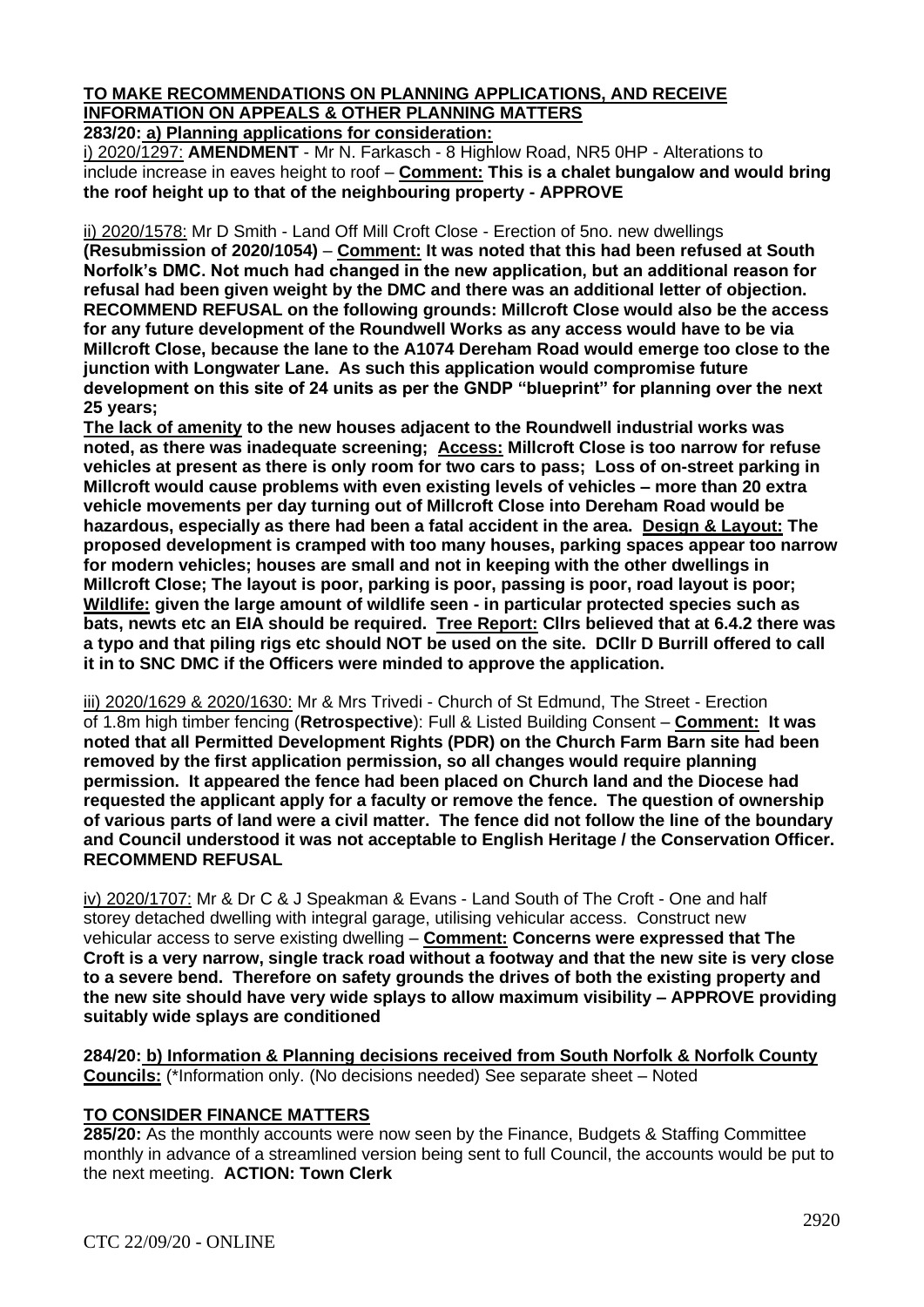### **TO DISCUSS WHETHER TO INVESTIGATE THE MERITS OF A FURTHER COMMUNITY GOVERNANCE REVIEW FOR COSTESSEY** (CM & JF)

**286/20:** The previous Community Governance Reviews (CGR) were explained – one instigated in 2015 by a petition of residents after which Queen's Hills was designated a ward of Costessey TC, and the second in 2017 when the Boundary Commission required South Norfolk to undertake a review as part of its normal 10-15 year cycle of District Council wards – in this case Queen's Hills remained part of Old Costessey Ward which gained an extra District Councillor. Both sets of changes came into effect in the elections in 2019. There is currently a Governance Review under way for County Council divisions as Costessey is particularly large and the County Cllr has about 45% more electors than other County Councillors. The proposal currently under consideration is to extend Queen's Hills Ward to the A47 and put it in the new Yare Valley division with other smaller parishes. The next expected review would be in 2027. A lengthy discussion ensued as to whether much had changed since the two previous Governance Reviews. Residents could set up another petition, or CTC could ask for another CGR. If instigated the process could take years. However, as the wider Government agenda was moving towards discussion of unitary authorities and the removal of some tiers of local government, it was suggested it might be better to see what other changes were made first. Queries were raised as to whether a pandemic was the best time to be instigating another CGR as other considerations might take precedence. Finances, viability, future governance of Queen's Hills and residents' identity were discussed. It was suggested that, as a CGR would happen at some stage, the word "immediately" should be inserted into the proposal. **PROPOSAL: that CTC agrees that South Norfolk Council should immediately carry out a Community Governance Review for Queen's Hills to determine its future.**

A recorded vote was requested.

For: (6) Cllrs I Alam, F Carter, J Flowerdew, J Knights, S Long, C Mahn

Against: (11) Cllrs M Bedford, G Blundell, D Burrill, G Dole, T East, L Glover, S Hannant,

G Jones, S Jones, J Newby, P O'Connor

Abstentions: (2) Cllrs J Amis, T Laidlaw

### **RESOLVED that SNC should NOT immediately undertake a Community Governance Review for Queen's Hills to determine its future**

# **TO CONSIDER HIGHWAYS MATTERS**

**287/20:** a) Parish Partnerships suggestions: A list had been sent around; two main suggestions were that the speed humps in Grove Avenue were not sufficient and that following several accidents with traffic turning right into Gurney Road from Dereham Road perhaps a yellow box junction might be a solution. Clerk to ask Highways Engineer about suitability. A crossing between the two paths to the country park had been suggested; CTC had previously been advised that crossings were generally too expensive to qualify for the Parish Partnerships scheme and a previous Highways Engineer had suggested that a "Beware of the deer" sign was not appropriate for a 30mph road, but the current Engineer had been approached. It was noted that regardless of whether the 50 / 50 Partnership Scheme was used or NCC funded highways improvements, the money was still funded by the Council tax payer. **ACTION: Town Clerk**

**288/20:** Cllr Flowerdew left the meeting at 8.48pm, and Cllr F Carter at 8.50pm

# **TO RECEIVE CORRESPONDENCE** (Verbal and written)

**289/20:** a) Marriott's Way: (MB) A Cllr had been approached after an accident on Marriott's Way when an elderly lady had been injured. She was keen that NCC published widely who had right of way – pedestrians or cyclists - and that plenty of signage was put up to explain this to users. The requirement for a cycle bell was questioned. Cllrs found the relevant information on Pg 17 of a leaflet which stated pedestrians had right of way. Clerk to contract Highways requesting that the information be more visible and easier to find. With regard to cyclists more signage was needed at Olive Road. **ACTION: Town Clerk**

**290/20:** b) St Edmund's Church Newsletter: Noted

# **TO RECEIVE DISTRICT COUNCILLORS' REPORTS**

**291/20:** DCllr S Blundell had been in discussion re memorial benches at QH Community Park, two Anti-Social Behaviour (ASB) issues and help with residents' personal situations.